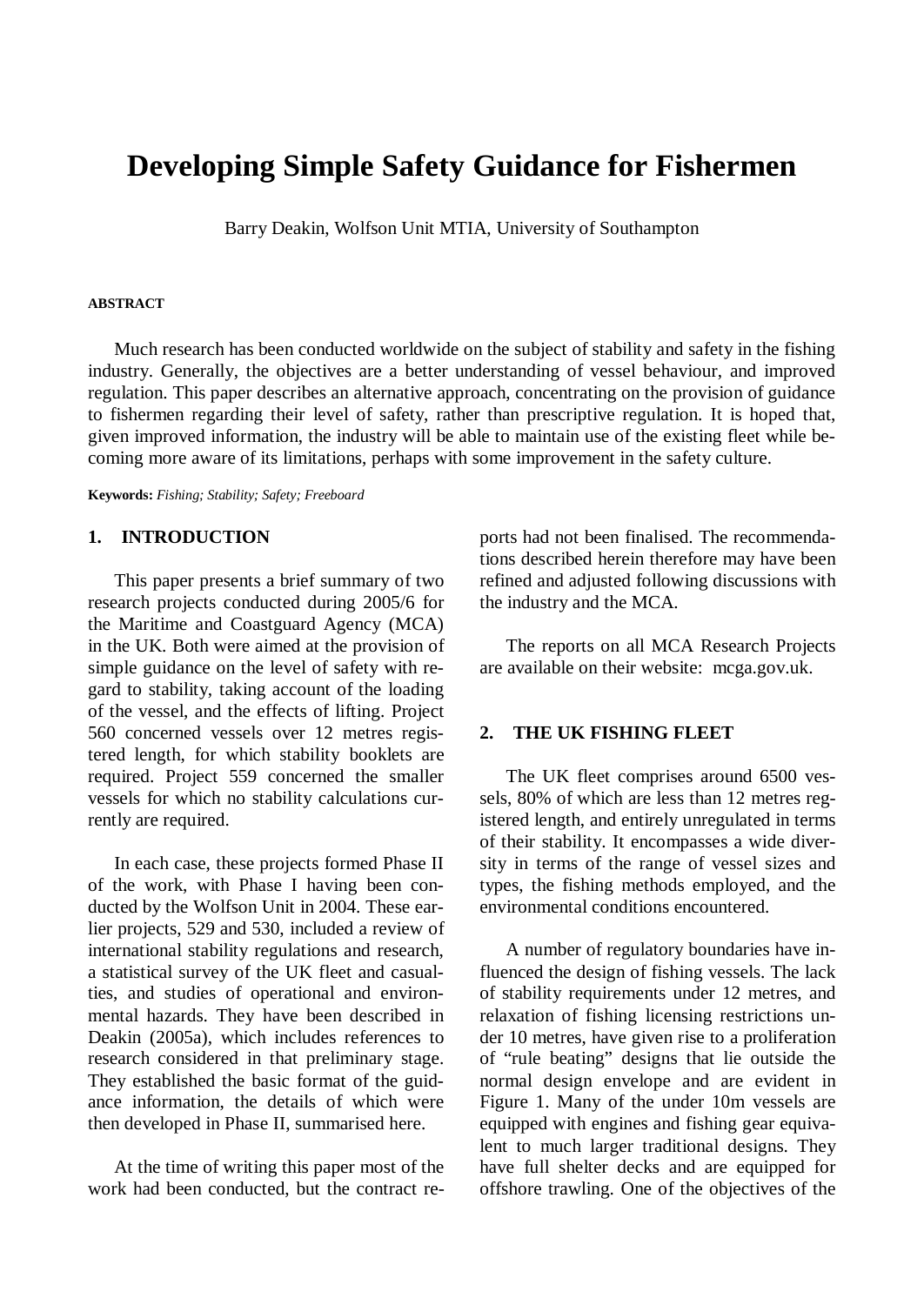work was to extend the regulatory boundary to include these vessels among those required to comply with stability criteria, but this was the only area where additional regulation was envisaged.



Figure 1 Tonnage of the UK small vessel fleet

# **3. PRINCIPLE OF SAFETY ASSESS-MENT**

Conventional stability assessments, relying on constant GZ criteria regardless of the size of vessel and the seastate, provide a pass/fail boundary but do not enable the level of safety to be assessed. The recommendations described here are based on the assumption that the level of safety is related to the size of the vessel, its residual stability when loaded and lifting, and the seastate.

# **4. RELATIONSHIP BETWEEN STABILITY AND SAFETY**

The relationship between stability and safety is based on the findings of MCA Research Project 509 (Deakin 2005b). This comprised model tests on a wide range of hull types and configurations including monohulls, catamarans and a trimaran, intact and damaged, upright and heeled. Tests were conducted at a range of wave heights, periods and headings to determine the minimum wave height to capsize for each configuration. The objective was to determine the level of safety provided by the

IMO High Speed Craft Code minimum criteria, but the diverse range of hull forms were tested drifting freely and the results are believed to be applicable to all ship types. The range of positive stability was found to be the most important parameter in terms of vulnerability to capsize. Whilst requirements for minimum areas under the GZ curve ensure reasonable stability, these parameters did not correlate directly with vulnerability to capsize. It was concluded that the IMO criteria provide adequate stability in most cases, but they achieve it indirectly by assessing parameters that are usually related to the critical ones.



Figure 2 Model test capsize data

The combination of parameters that was found to relate most closely to the minimum wave height required to capsize, was that defined on the x-axis of Figure 2, where: Range is the residual range of positive stability, RMmax is the maximum residual righting moment, and L, B are the overall length and beam. Note that these are residual stability data, after the application of any heeling moments, and so do not necessarily refer to the upright case.

A formula, represented by the solid line on Figure 2, was proposed to enable estimation of the minimum wave height to capsize: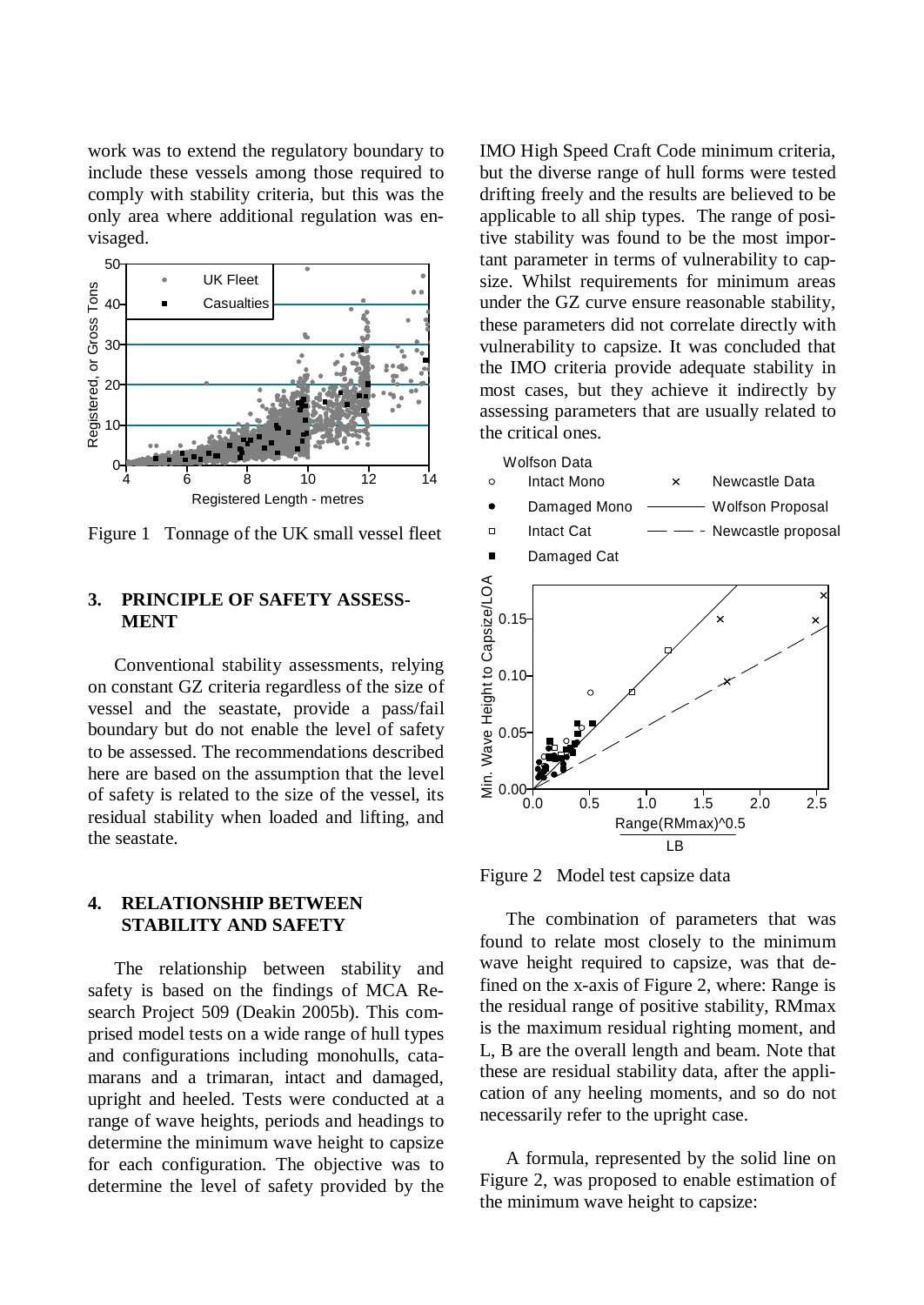$$
Critical WaveHeight = \frac{Range\sqrt{R M max}}{10B}
$$
 (1)

For the purpose of guidance to fishermen, it is more appropriate to refer to seastate or significant wave height. It has been assumed that waves of twice the significant height are likely to be encountered. The probability of this is once every few hours, depending on the wave period and the nature of the spectrum. The maximum recommended significant wave height, or critical significant wave height, Hscrit, therefore is given by the formula:

$$
Hs_{\text{crit}} = \frac{\text{Range}\sqrt{\text{RMmax}}}{20B} \tag{2}
$$

Similar tests then were conducted at Newcastle on two fishing vessel forms for MCA Project 557 (not yet published), but with models tethered to maintain a constant heading. Such a test arrangement is believed to result in lower capsize wave heights in some cases, and this is supported by the results, which are included in Figure 2. They proposed a more conservative formula but, as their tests used tethered models, and in both cases the results represent the minimum possible wave height to capsize, the Wolfson Unit considered the original formula appropriate for guidance purposes. If guidance is too conservative, it will not be respected and used by fishermen.

#### **5. THE STABILITY NOTICE**

In Phase I of the projects, a number of options were considered for the format of the information. A method developed in Canada by Womack (2002) is perhaps the best known. It comprises a relatively complex matrix of loading data, and a much simpler format was recommended to the MCA. A single page was proposed, that could be posted prominently in the wheelhouse, and would convey the message that the safety of the vessel is variable, may be inadequate, and is under the control of the fisherman.

This Stability Notice would be based on those used for some years in Norway and Iceland. They use a green/amber/red colour code indicating good safety, poor safety, and danger of capsize for different load cases, but do not consider lifting, and their safety zones are not prescribed or published. The emphasis is on simple guidance, rather than accurate prediction. The most advanced information for fishermen is in Iceland, where they combine the notices with on-board stability monitoring and excellent web-based forecasts of weather and waves. See <http://vs.en.sigling.demo.innn.is/> (Dahle, 1997)

#### **6. DEFINITION OF SAFETY ZONES**

In order to comply with the IMO minimum criteria, a GZ curve will have a GZmax of at least 0.2 metres, and is likely to have a range of at least 45 degrees. The level of safety provided by the IMO criteria was estimated in terms of Hscrit, using these notional minima, together with actual values of beam and displacement, for the database vessels. See Figure 3. The formula that defines the fit was used to develop the boundaries of the safety zones.

$$
Hs_{\text{IMO}} = \sqrt{1 + 0.4\text{LOA} - 1}
$$
 (3)



Figure 3 Level of safety implied by the IMO criteria

The stability characteristics of the recent UK casualties were used, in conjunction with other fishing vessel data, to select boundaries between the coloured safety zones, Figure 4.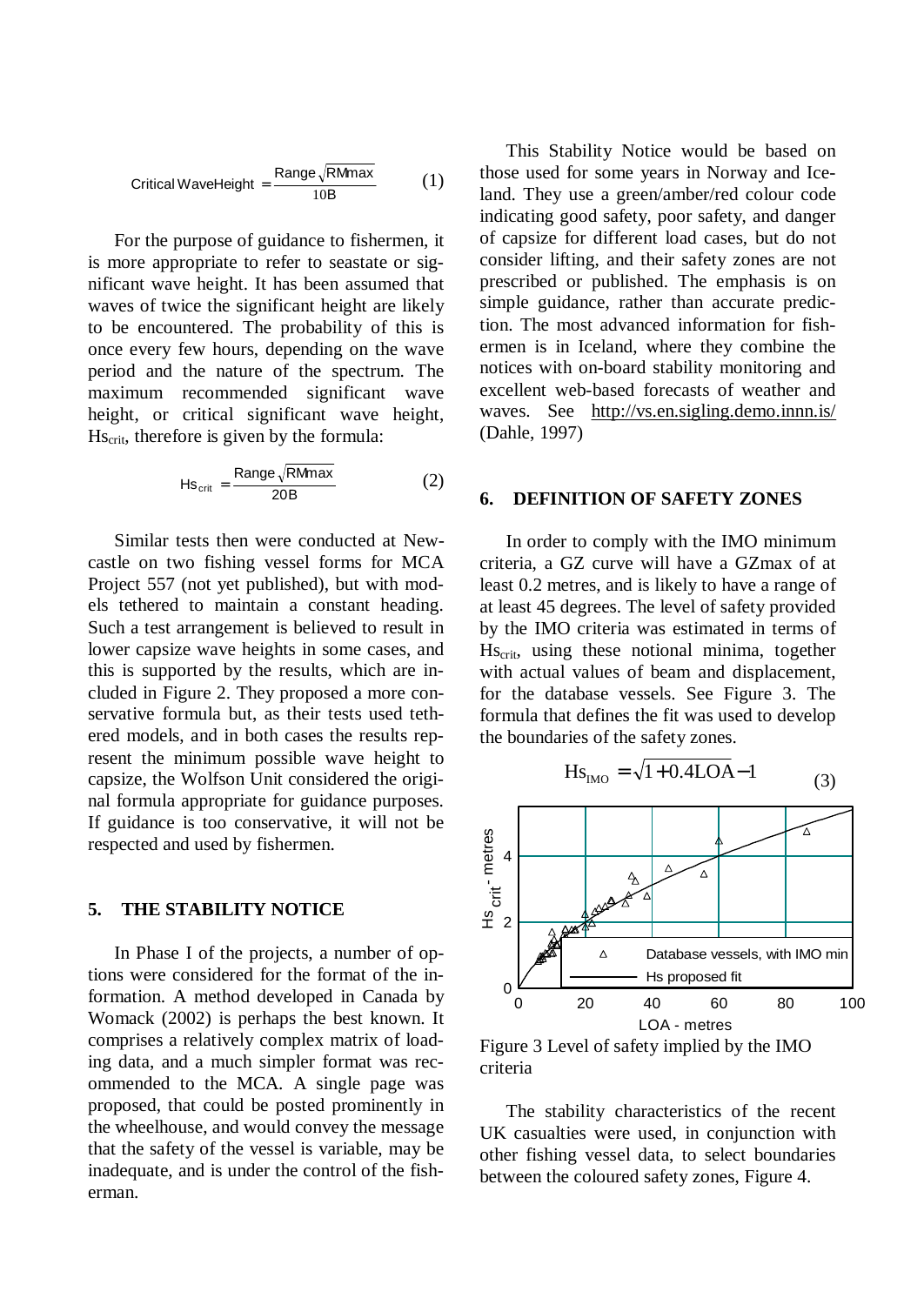

Figure 4 Defining the safety zones using  $Hs_{crit}$ 

Because the use of Hs<sub>crit</sub> relies on knowledge of residual stability, some casualties could not be used because the available data referred to the vessel in a normal operating condition, and the casualty occurred after application of an unknown heeling moment, or undefined flooding. The data plotted refer to residual stability in the casualty condition. Where that corresponds to an upright intact condition, a circle appears within the square symbol.

Values of 50% and 100% of  $Hs<sub>IMO</sub>$ , derived using Formula 3, were selected to define the red/amber and amber/green boundaries respectively. These values are subjective, and others could be used to provide alternative levels of safety. On the basis of the proposed boundaries, some small vessels in the available database operate with relatively low levels of safety in their normal upright conditions. They need not be prevented from operating, but should be advised of the maximum recommended seastate appropriate to their size and stability.

# **7. RELATING SAFETY TO VESSEL OPERATION**

When preparing the stability booklet, little additional effort is required to determine in

what circumstances the residual stability will correspond to these boundaries.

For a vessel loading bulk fish it may be when the hold is filled to a certain depth, in which case this should be made clear on the Stability Notice. Critical cases may be due to filling of a hopper, or loading on deck. The relevant limits should be calculated and noted.

For most vessels heavy lifting will be the most hazardous operation, perhaps trying to raise gear that is overloaded or fastened on the seabed. The maximum lift can be defined for the values of Hs<sub>crit</sub> corresponding to the safety zone boundaries, using the maximum height and outreach of the lifting gear, and stated on the Stability Notice. Where warp tension monitoring equipment or load cells are fitted, these will give a direct measure of the level of safety.

If lifting loads are not monitored, the guidance could be in the form of the maximum recommended heel angle, since this will also be defined by the calculation. Fitting an inclinometer with a time averaging facility will provide accurate safety monitoring information, but a simpler type of inclinometer will provide worthwhile guidance. It is well known that observers' estimates of heel angle are unreliable, so even a simple instrument enabling the fisherman to estimate, and familiarise himself with, heel angles will be valuable.

The residual freeboard in the critical cases should also be stated on the Stability Notice.

# **8. VESSELS WITHOUT STABILITY DATA**

For the small vessels, for which no calculations are conducted, an approximate method was required to define the safety zone boundaries. Without calculations or accurately controlled measurements, it is not possible to incorporate important variables such as displacement or vertical centre of gravity into an approximate method. The intention was to use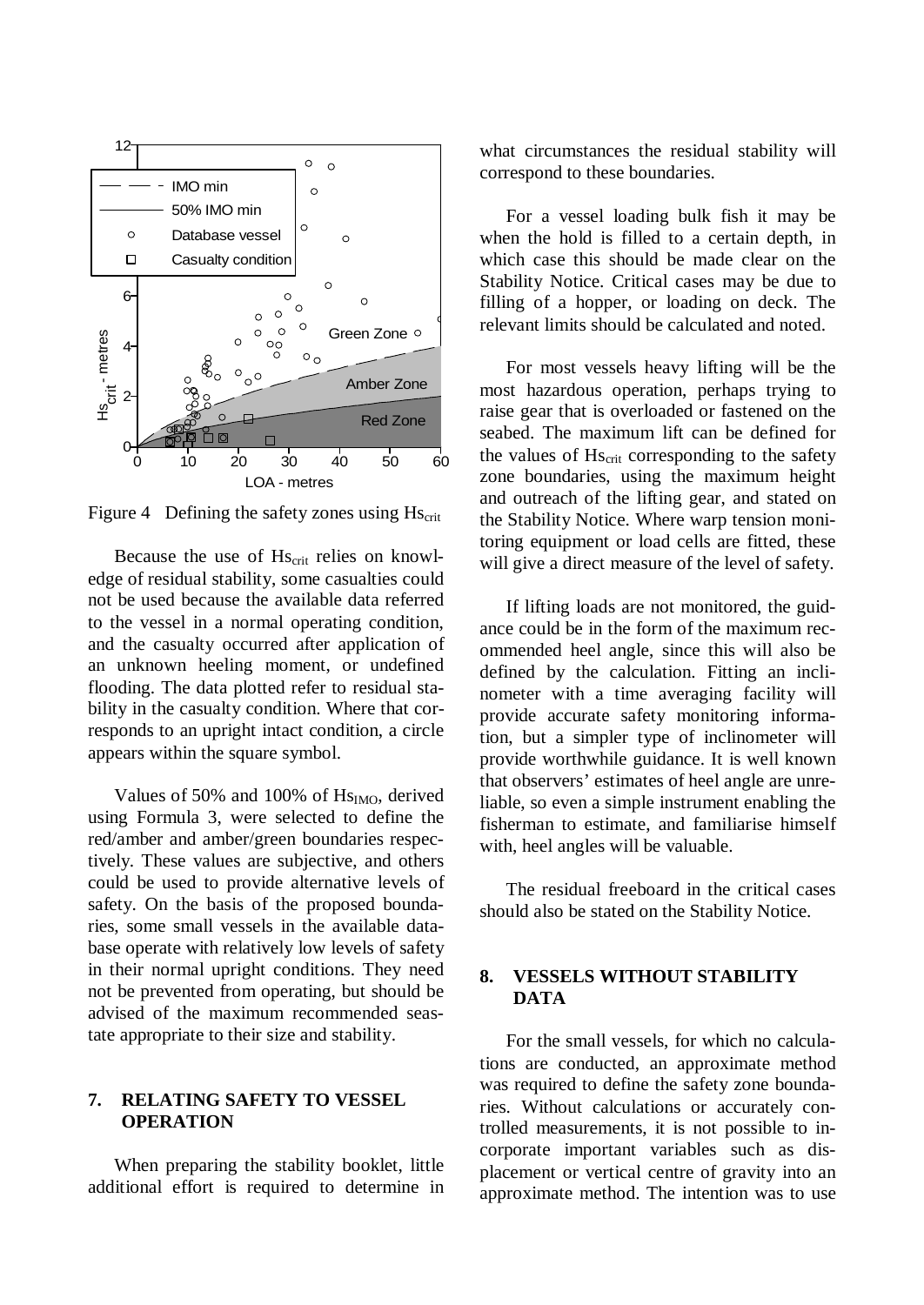parameters that could be monitored easily by the crew, and which provide approximate guidance on the same basis as for the larger vessels.

# **9. RELATIONSHIP BETWEEN FREEBOARD AND SAFETY**

It is well known that freeboard is an important factor in safety, but in the UK there are no requirements for minimum freeboard for fishing vessels under 12 metres, and no requirements for freeboard or load line marks on fishing vessels of any size. Many administrations apply minimum requirements, but they vary considerably and the level of safety that they provide was not known.

The relationships between size, various stability parameters and freeboard were studied for a range of vessels, for various loading and lifting conditions. A strong relationship exists between freeboard and stability, particularly the range of stability which is known to be a good measure of safety. This is illustrated for symmetric loading of a selection of vessels, Figure 5, and for lifting over the side on one of them, Figure 6. The effect on the range is similar in all cases in terms of its variation with the residual freeboard. The data form an envelope with an apparent lower boundary, suggesting that freeboard might be used to provide a conservative estimate of the range.

Several measures of freeboard were considered, including the minimum freeboard, and the mean freeboard taking account of any intact poop, focsle or shelter. One would expect the latter to be more closely related to stability at large angles, particularly where the upper decks extend over a large proportion of the vessel.

Where there is a high but short focsle, this might be expected to affect the mean freeboard to a greater extent than the stability, and so an "effective mean freeboard" was considered, where the contributions of poops, focsles and shelters was restricted to a limited height above the main deck.



Figure 5 Reduction of range of stability with increased loading for 10 fishing vessels



Figure 6 Reduction of range of stability with increased load lifted over the side

Figure 7 presents the range of stability for the database vessels, plotted against each of these measures of freeboard, normalised with respect to beam. Whilst mean freeboard gives the best collapse of the data, there are some casualties outside the main envelope, with relatively low range for their freeboard. This is a dangerous characteristic if freeboard is used to estimate safety.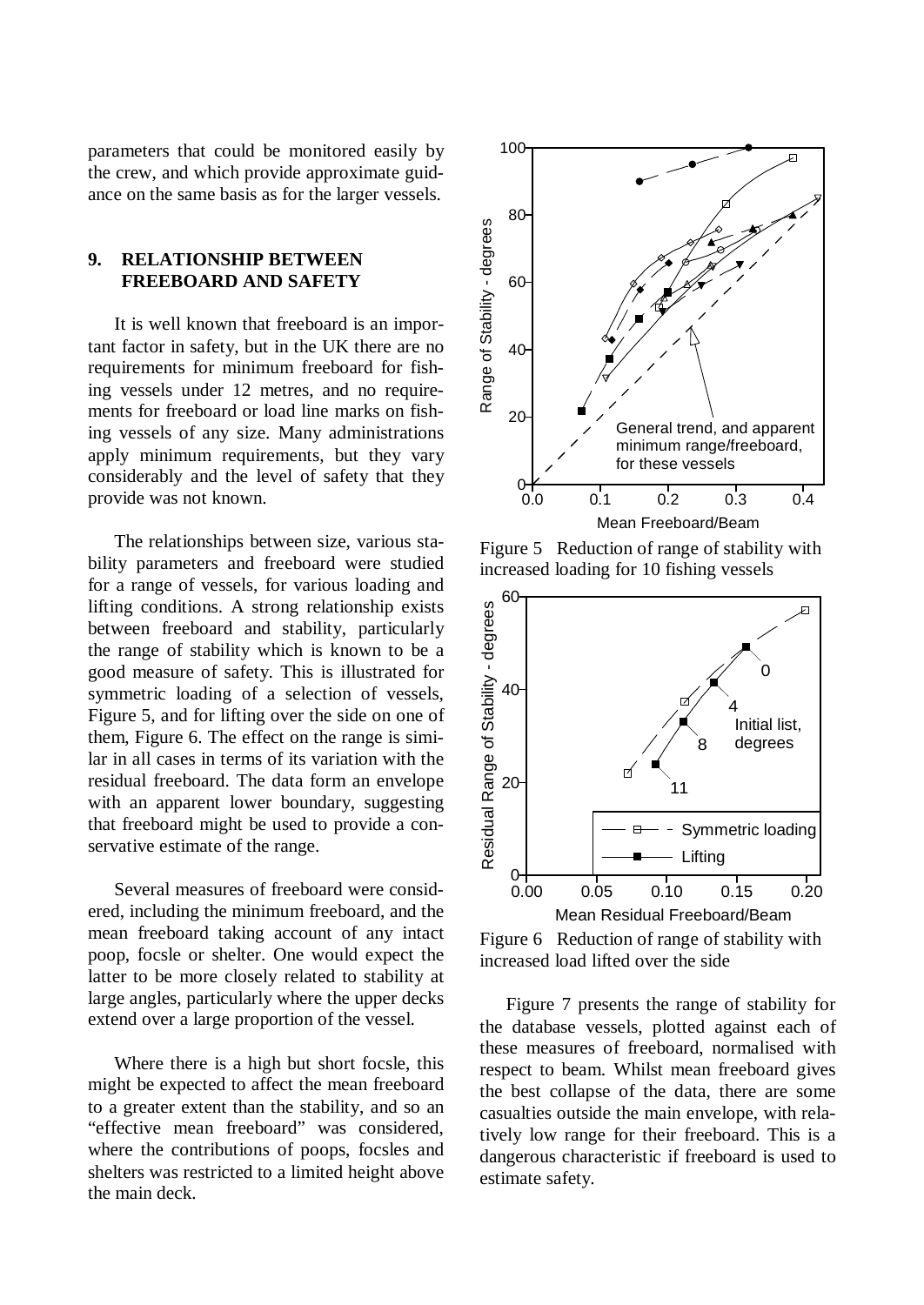

Figure 7 Variation of range with various measures of freeboard

It appears that the minimum freeboard, whilst not necessarily giving a very reliable prediction, is best suited to giving a conservative one. Other important considerations are that it is the simplest to define and measure, and for the fisherman to relate to.

Figure 8 presents the variation of  $Hs_{\text{crit}}/L$ with minimum freeboard/beam. The simplest relationship between the two ratios,  $F/B =$  $Hs_{\text{crit}}/L$ , is indicated on the graph, and is proposed as a simple means of estimating the safety. If it is used to estimate  $Hs_{\text{crit}}/L$ , it will provide a conservative result in most cases. It is therefore proposed that, where no stability data exist, values F/B can be used to define the red/amber and amber/green boundaries respectively.



Figure 8 Variation of Hs<sub>crit</sub> with freeboard

#### **10. IMPLICATIONS FOR SMALL VESSELS**

The implication of this in terms of the guidance given to the fleet is indicated by Figure 9. Most of the casualties lie inside the red zone, with two in the lower part of the amber zone. In their normal operating conditions, many vessels operate with freeboards in the proposed amber zone, and some in the red zone. This is appropriate if those vessels are relatively unsafe, and may be acceptable if they operate in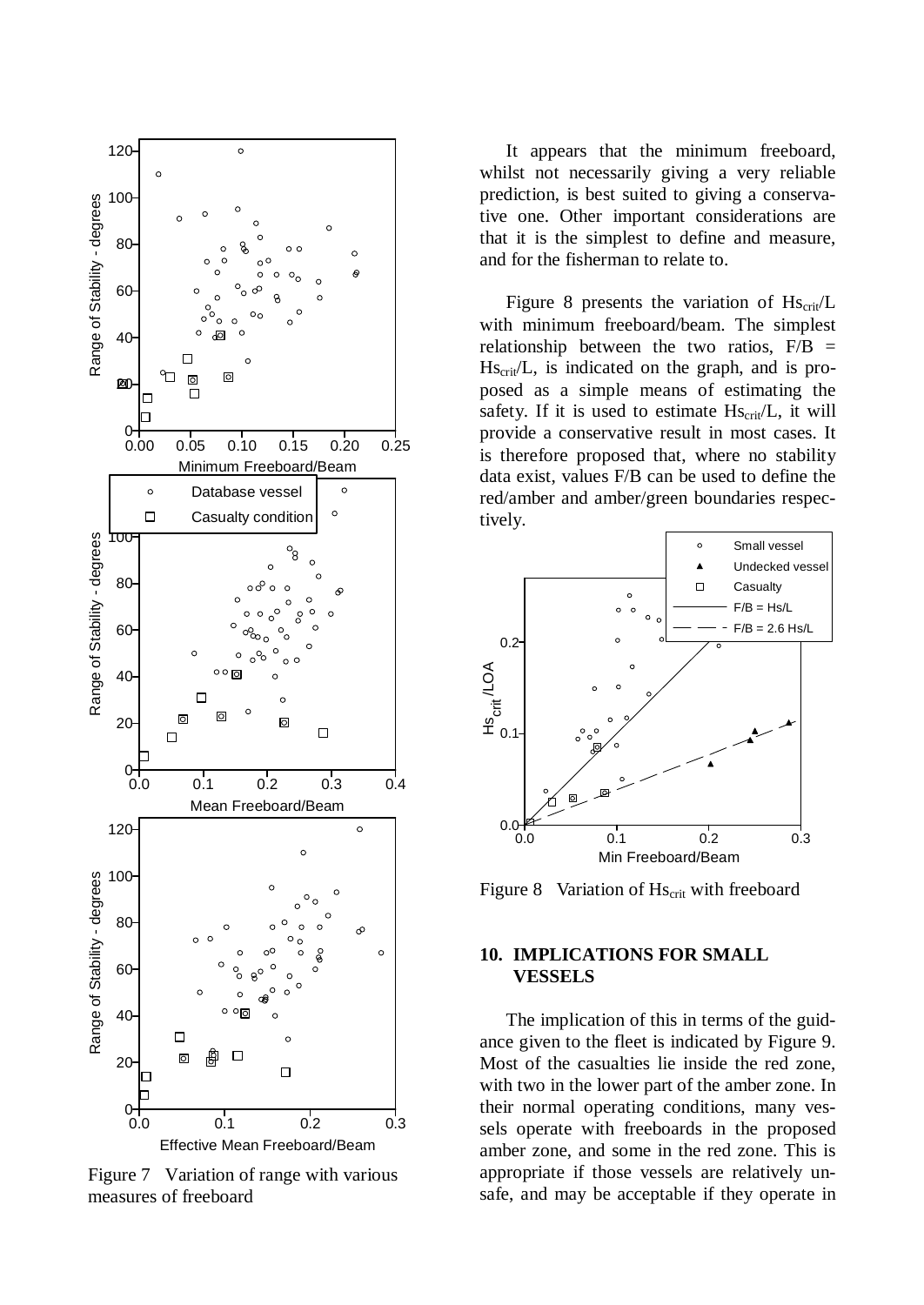the appropriate seastates. It might, however, indicate that the proposed zone boundaries should be relaxed. Further validation and impact assessment is in progress to finalise these boundary definitions such that they provide adequate safety advice that will be respected by the fishermen.



Figure 9 Proposals for freeboard guidance

Two vessels of identical proportions will have the same freeboard guidance, but may have very different stability characteristics, because of different arrangements of outfit. This may appear to be a failing of the proposal but, because the guidance relates to residual freeboards, the more stable vessel will be able to lift a heavier weight before heeling to the minimum freeboard. On each vessel, the guidance will inform the fishermen of their levels of safety, and if they compare their experiences they will know that one vessel is safer than the other, in that it can sustain heavier lifts.

#### **11. UNDECKED VESSELS**

The range of stability of open boats is limited to the angle of gunwale immersion.

If an undecked vessel is to have an equivalent level of safety to a decked vessel, it needs to have a similar value of  $Hs_{crit}/L$ . The same green, amber and red zones therefore can be used if stability calculations are available. It is unlikely that this will be the case, and so the level of safety should be based on freeboard in a similar way to decked vessels.

Undecked vessels are included on Figure 8, where the relationship  $F/B = 2.6$  Hs<sub>crit</sub>/L was derived. Only four such vessels were in the stability database so this proposal is a tentative one.

Undecked vessels can never be as safe as decked vessels, being vulnerable to swamping in breaking waves and having limited range of stability, and it is recommended that only the amber/red zone boundary be defined for them, as indicated on Figure 9.

#### **12. FORMAT OF STABILITY NOTICES**

Stability Notices will be required for all registered fishing vessels. Two examples are shown at the end of this paper, although the colours may be lost in the printed version.

Each will be specific to the vessel, with the name and other identifying details. It will present guidance on the transitions between the safety zones, in terms of the loading configuration, lifting load, heel angle or residual freeboard. Guidance on the maximum recommended seastate will be given in each case.

The notice will include general advice on maintaining stability such as, keeping doors and hatches closed in bad weather and when lifting, keeping bilges dry, securing fish and gear against movement, etc. This advice can be tailored to suit the particular vessel or fishing method. It will include a dated photograph of the vessel to enable substantial changes to the arrangement to be identified by any visiting surveyor. All the information will fit on one A4 sheet, laminated and prominently displayed.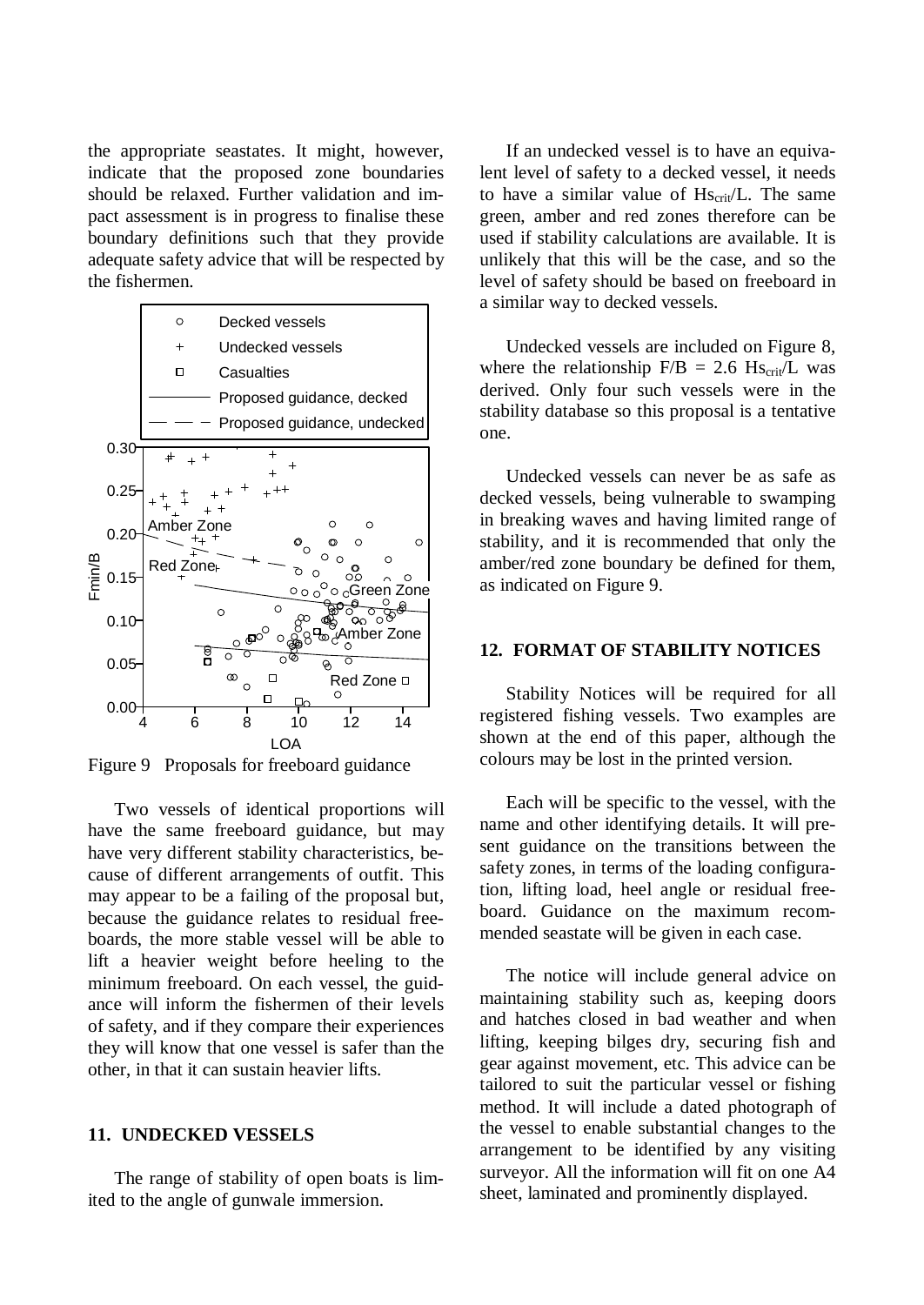#### **13. GUIDANCE FREEBOARD MARK**

It is recommended that a mark be placed on each side of the vessel, not as a regulatory minimum, but to provide further safety guidance. It should be at the longitudinal location at which the minimum freeboard is likely to occur. This may be near midships or at the stern.

A line could be placed at one of the guidance freeboards, but it is proposed that a mark be used such that its top and bottom edges indicate freeboards corresponding to the safety zone boundaries. See Figure 10. On undecked vessels, where only the amber/red boundary is presented on the Stability Notice, only the upper half of the mark might be used, and this will distinguish them from decked vessels.

If the value of  $Hs<sub>IMO</sub>$  is determined using Formula 3, the freeboards associated with the zone boundaries are determined as shown in Figure 10.



Figure 10 Proposed guidance freeboard marks

For a 10 metre long decked vessel, with a beam of 4 metres, the value derived from Formula 3 would be:  $Hs<sub>IMO</sub> = 1.24$  metres, and the following values would result:

| Zone Boundary                | Green/Amber   Amber/Red |      |
|------------------------------|-------------------------|------|
| metres<br>$HS_{\text{crit}}$ | 1 24                    | 0.6  |
| Freeboard, metres            | 0.5                     | በ 25 |

The mark might serve a number of functions. It will enable the fishermen to relate the values of freeboard presented on the Notice to their vessel, and will indicate the normal margin of safety. Because it's distance above, or in some cases below, the normal waterline is visible to the crew, and indeed the whole community, it might help to improve the safety culture. It is not practical to measure freeboard at sea, nor expected that fishermen will do so. The hope is that they will become familiar with the marks and the levels of safety they represent, encouraging greater awareness of the relationship between residual freeboard and safety.

## **14. HEEL TEST FOR CONDITION MONITORING**

A common factor contributing to reduced safety in the fishing industry is alteration of the vessel, its gear or handling equipment. Additional shelters, heavier fishing gear, additional net drums, longer lifting derricks and higher lifting points are commonplace.

It is proposed that a simple heel test be conducted at regular survey intervals, preferably using components of the vessel's fishing gear lifted from a standard block location. The heel angle and minimum freeboard should be measured, together with the lifting load if the vessel is equipped with a load cell. The arrangement and measured results should be included on the Stability Notice. The purpose of the test is to monitor the combination of the stability of the vessel, the weight or type of gear, and the lifting arrangement. There are two aims: to highlight any alterations, and to assist the fisherman in relating the information on the Stability Notice to his normal gear handling operations.

To satisfy these aims it should not be necessary to specify a precise loading condition, or conduct the test to the level of accuracy required for an inclining experiment. Small variations are inevitable. They occur during the normal voyage cycle, and because of wear of the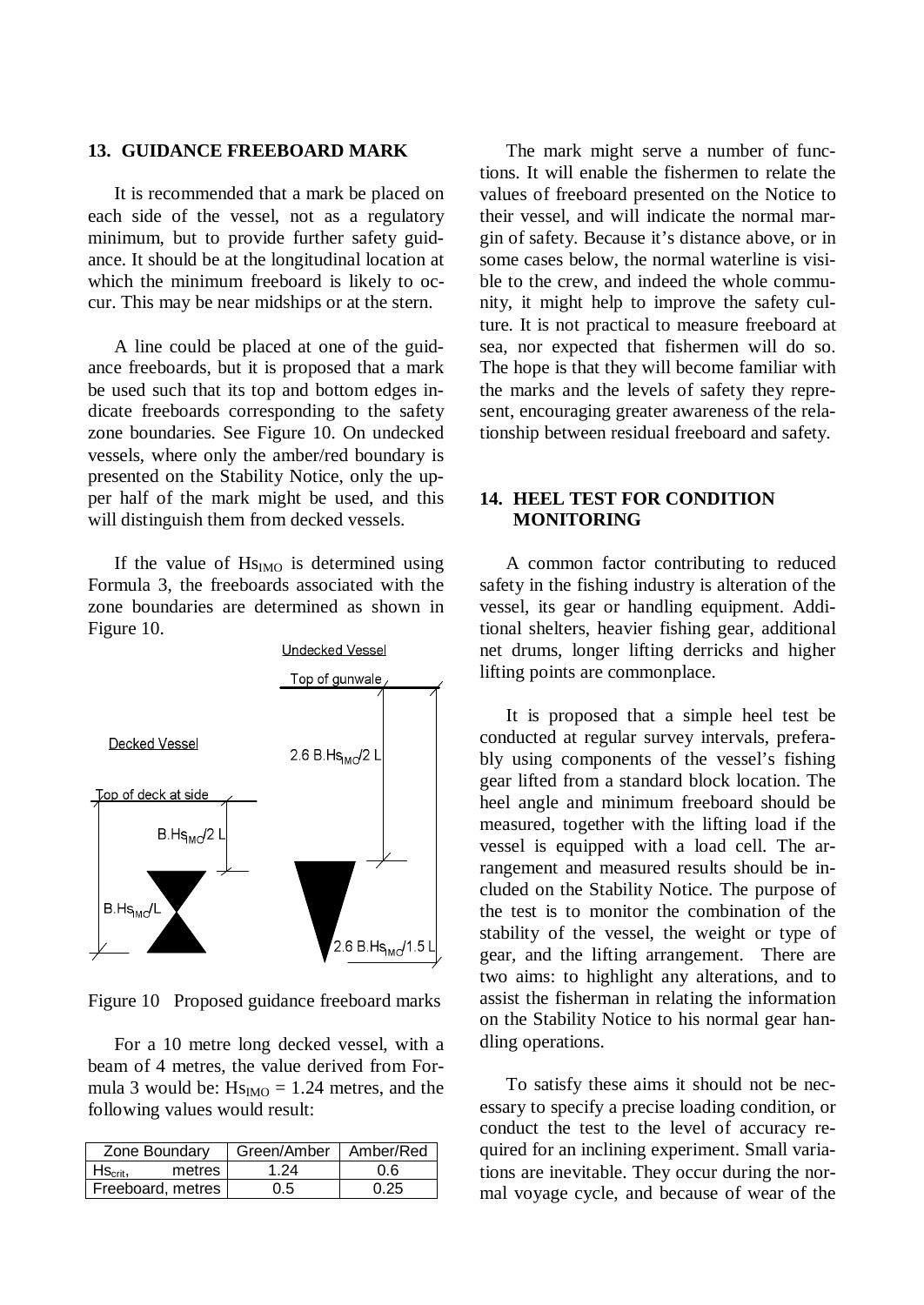gear, but are likely to be within the level of accuracy of the guidance information.

The intention is to conduct a lift that could be repeated easily by the fisherman if he wished to monitor the effects of alterations he has made. It is recognised that it is more likely that the test will only be conducted at periodic surveys, but simplicity rather than accuracy is proposed. If the test indicates a significant change, it may be appropriate to revise the Stability Notice or perhaps conduct an inclining experiment.

For most vessels it should be possible to arrange the normal gear such that a heel angle of a few degrees can be achieved. The arrangement used is not important, but it must be noted so that it can be repeated at a subsequent test.

For beam trawlers it is routine to lift one trawl from a horizontal derrick, and the resulting heel angle, typically around 10 degrees, can be measured with sufficient accuracy. For other trawlers it may be appropriate to suspend two trawl doors from one towing block to achieve adequate heel angle. For some fishing methods there may be practical difficulties. For example, a potter may need to lift the equivalent of ten pots to achieve an angle large enough to measure with sufficient accuracy, but this may be impractical in port. In such cases it may be necessary to use an equivalent weight. While, technically, this is perfectly acceptable, it makes the test more time consuming to organise and reduces the level on which it relates the effects of gear handling to the Stability Notice.

# **15. SUMMARY & CONCLUSION**

The conventional system of stability assessment discourages fishermen from considering their stability, because they go to sea confident in the knowledge that it complies with the relevant requirements in all operating conditions. Inadequacies of the conventional system are that it does not necessarily address the effects of operational loads or moments, does not

address safety in terms of the size of the vessel in relation to the seastate, does not provide practical guidance on varying levels of safety, and does not present information in a simple format.

It is proposed to provide information that stability is variable, may be inadequate and is under the control of the fishermen. The format is intended to be concise and simple, so that it may be memorised by the crew rather than require reference to documents during operation.

The system enables simple but accurate information to be derived where calculations are being conducted, and provides simple estimates based on length, beam and residual freeboard for all other vessels.

Although the method was developed for the UK fishing industry, it is hoped that it may be of value elsewhere, perhaps with some adjustment to the formulae, to improve the level of safety without recourse to costly assessment and regulation.

#### **16. REFERENCES**

- Deakin, B, 2005a, "Development of Simplified Stability and Loading Information for Fishermen", RINA Conference on Fishing Vessels, Newcastle, UK.
- Deakin, B, 2005b "An Experimental Evaluation of the Stability Criteria of the HSC Code", FAST'2005, St.Petersburg, Russia.
- Womack, J, 2002 "Small Commercial Fishing Vessel Stability Analysis. Where are we Now? Where are we Going?",  $6<sup>th</sup>$  International Ship Stability Workshop, Webb Inst.
- Dahle, EA, Myrhaug, D, & Viggosson, G, 1997 "Information System on Waves and Stability of Small Fishing Vessels", Icelandic Maritime Administration Report No.2, July.